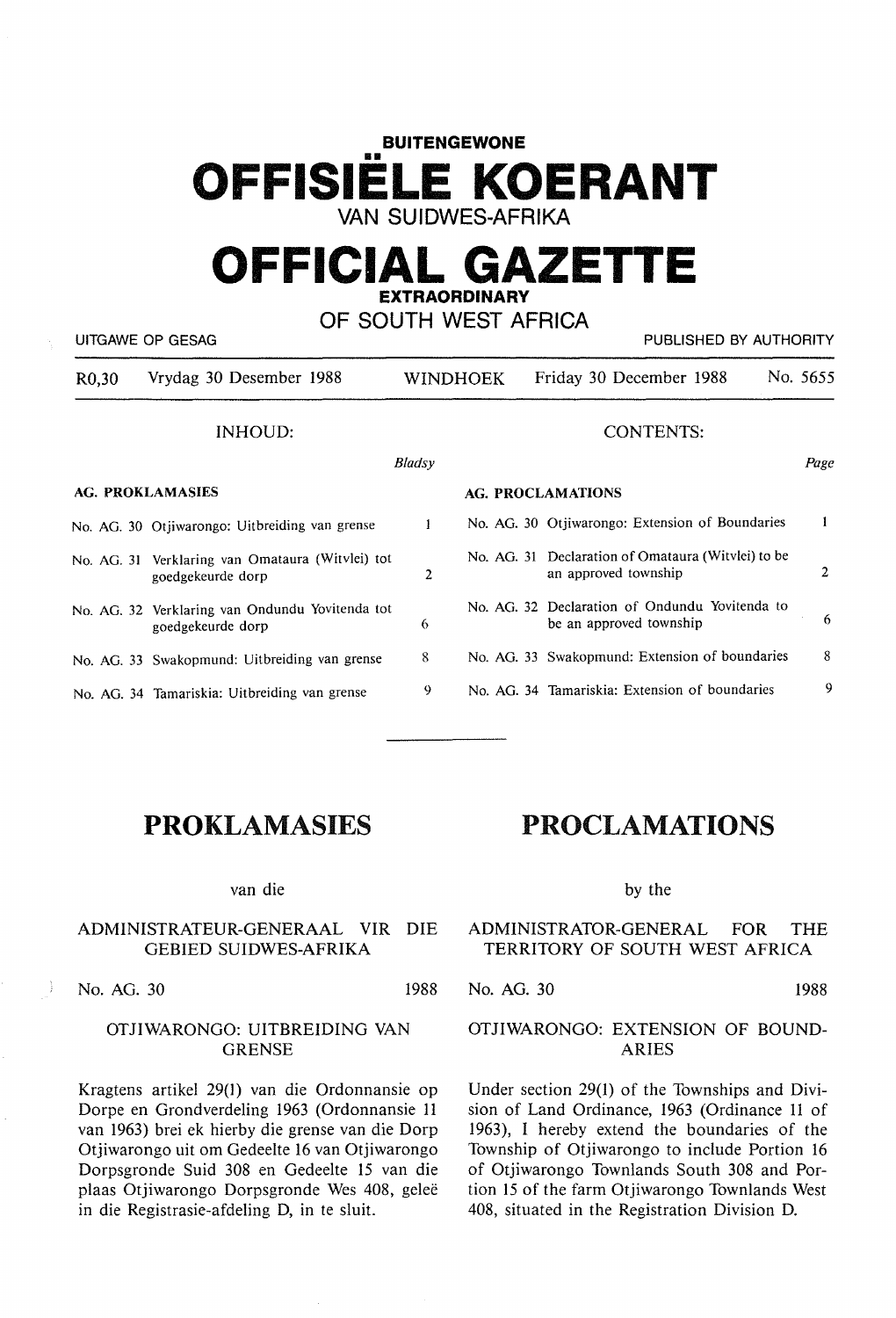Bogenoemde eiendomme staan nou onderskeidelik bekend as erwe 1620 en 1621, Otjiwarongo.

L. PIENAAR

Administrateur-generaal Windhoek, 14 Desember 1988

No. AG. 31 1988

# VERKLARING VAN OMATAURA (WITVLEI) TOT GOEDGEKEURDE DORP

Kragtens artikel 13 van die Ordonnansie op Dorpe en Grondverdeling 1963 (Ordonnansie 11 van 1963) verklaar ek hierby die gebied voorgestel op Algemene Plan L. 73(A.432/87) tot goedgekeurde dorp.

Die voorwaardes ingevolge waarvan die aansoek om verlof tot stigting van die betrokke dorp toegestaan is, word ingevolge genoemde artikel 13 in die Bylae hieronder uiteengesit.

L. **PIENAAR** 

Administratcur-gcneraal Windhoek, 14 Desember 1988

### BYLAE

1. NAAM VAN DORP:

Die dorp heet OMATAURA.

2. SAMESTELLING VAN DORP

Die dorp bestaan uit 98 erwe genommer 1 tot 97, een oop ruimte genommer 98 en strate soos aangedui op Algemene Plan L. 73(A.432/87).

#### 3. GERESERVEERDE ERWE:

Die volgende erwe word soos volg gereserveer -

- (a) Vir die Goewerment van die Gebied: Erf 65 vir onderwysdoeleindes.
- (b) Vir doeleindes van die plaaslike bestuur: Erf 54 vir onbepaalde doeleindes.

The above-mentioned properties are now known as erven 1620 and 1621, Otjiwarongo, respectively.

L. **PIENAAR** 

Administrator-General Windhoek, 14 December 1988

No. AG. 31 1988

# DECLARATION OF OMATAURA (WITVLEI) TO BE AN APPROVED TOWNSHIP

Under section 13 of the Townships and Division of Land Ordinance, 1963 (Ordinance 11 of 1963), I hereby declare the area represented by General Plan L. 73(A.432/87) to be an approved township.

The conditions subject to which the application for permission to establish the township concerned has been granted, are set forth in the Schedule below in terms of the said section 13.

L. **PIENAAR** 

Administrator-General Windhoek, 14. December 1988

#### SCHEDULE

1. NAME OF TOWNSHIP:

The township shall be called OMATAURA.

2. COMPOSITION OF TOWNSHIP:

The township comprises 98 erven numbered 1 to 97, one public open space numbered 98 and streets as indicated on General Plan L. 73(A.432/87).

3. RESERVED ERVEN:

The following erven are reserved as follows-

- (a) For the Government of the Territory: Erf 65 for educational purposes.
- (b) For purposes of the local authority: Erf 54 for unstipulated purposes.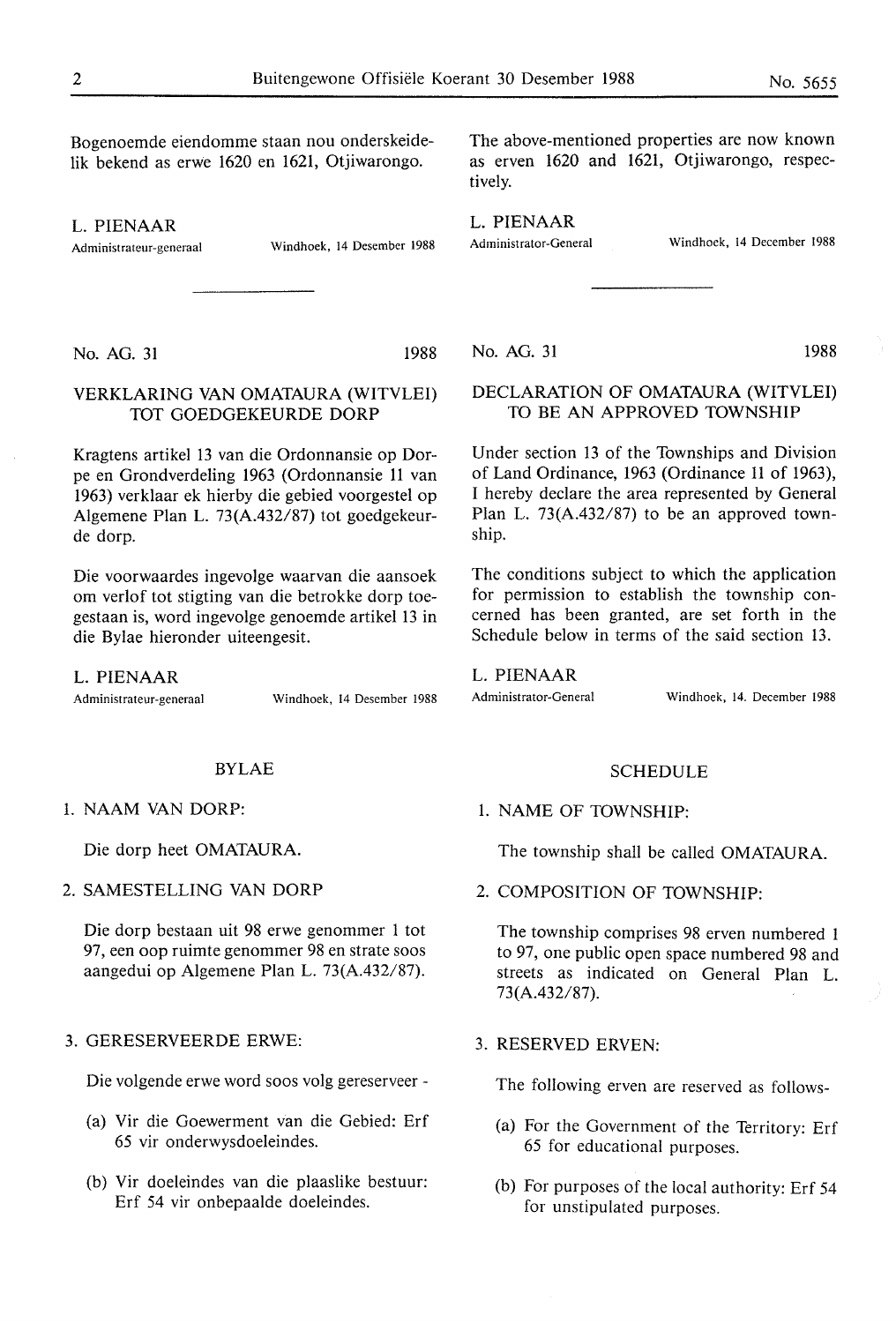#### 4. TITELVOORWAARDES:

- A. Die volgende voorwaardes moet ten gunste van die plaaslike bestuur geregistreer word teen die titelbewyse van alle erwe:
	- (1) Die eienaar en enige huurder van die erf is verplig om toe te laat -
		- (a) dat waterpyplyne, stormwaterafvoerpype, rioolpype of bogrondse of ondergrondse elektriese kragtoevoerlyne, soos die plaaslike bestuur van tyd tot tyd nodig ag, op so 'n wyse en in so 'n ligging soos van tyd tot tyd na oorlegpleging met die eienaar van die erf deur die plaaslike bestuur bepaal word, oor die erf aangelê word;
		- (b) dat enige materiaal wat uitgegrawe word gedurende die konstruksie, instandhouding of verwydering van enige sodanige waterpyplyn, stormwaterafvoerpyp, rioolpyp of bogrondse of ondergrondse elektriese kragtoevoerlyn, tydelik op die erf geplaas mag word;
		- (c) dat iedereen van wie dit vereis word om die erf te betree ten einde sy pligte in verband met sodanige konstruksie, instandhouding of verwydering van enige sodanige waterpyplyn, stormwaterafvoerpyp, rioolpyp of bogrondse of ondergrondse elektriese kragtoevoerlyn, of enige ander werk wat daarmee in verband staan, te verrig, die erf te enige redelike tyd mag betree,

sonder dat enige vergoeding op die plaaslike bestuur verhaalbaar sal wees: Met dien verstande dat enige skade veroorsaak by die konstruksie, instandhouding of verwydering van enige sodanige waterpyplyn, stormwaterafvoerpyp, rioolpyp of bogrondse of ondergrondse elektriese kragtoevoerlyn of enige ander werk wat daarmee in verband staan, of enige skade veroorsaak by die plasing op of verwydering van die erf van enige materiaal bedoel in subparagraaf (b), deur die plaaslike bestuur vergoed moet word.

- 4. CONDITIONS OF TITLE:
- A. The following conditions shall be registered in favour of the local authority against the title deeds of all erven:
	- (1) The owner and any lessee of the erf shall be obliged to allow -
		- (a) water pipe-lines, storm water drain pipes, sewer-pipes or overhead or underground electrical supply lines as may from time to time be considered necessary by the local authority, to be constructed across the erf in such a manner and in such a position as may from time to time be determined by the local authority after consulation with the owner of such erf;
		- (b) any materials excavated during the construction, maintenance or removal of any such water pipe-line, storm water drain pipe, sewer-pipe or overhead or underground electrical supply line, to be placed on the erf temporarily;
		- (c) any person who may be required to enter the erf in order to perform his duties pertaining to such construction, maintenance or removal of any such water pipe-line, storm water drain pipe, sewer-pipe or overhead or underground electrical supply line or any other work pertaining thereto, to enter the erf at all reasonable times,

without any compensation being recoverable from the local authority: Provided that any damage caused at the construction, maintenance or removal of any such water pipe-line, storm water drain pipe, sewer-pipe or overhead or underground electrical supply line or any other work pertaining thereto, or any damage caused at the placing on or removal from the erf of any materials referred to in subparagraph (b), shall be compensated by the local authority.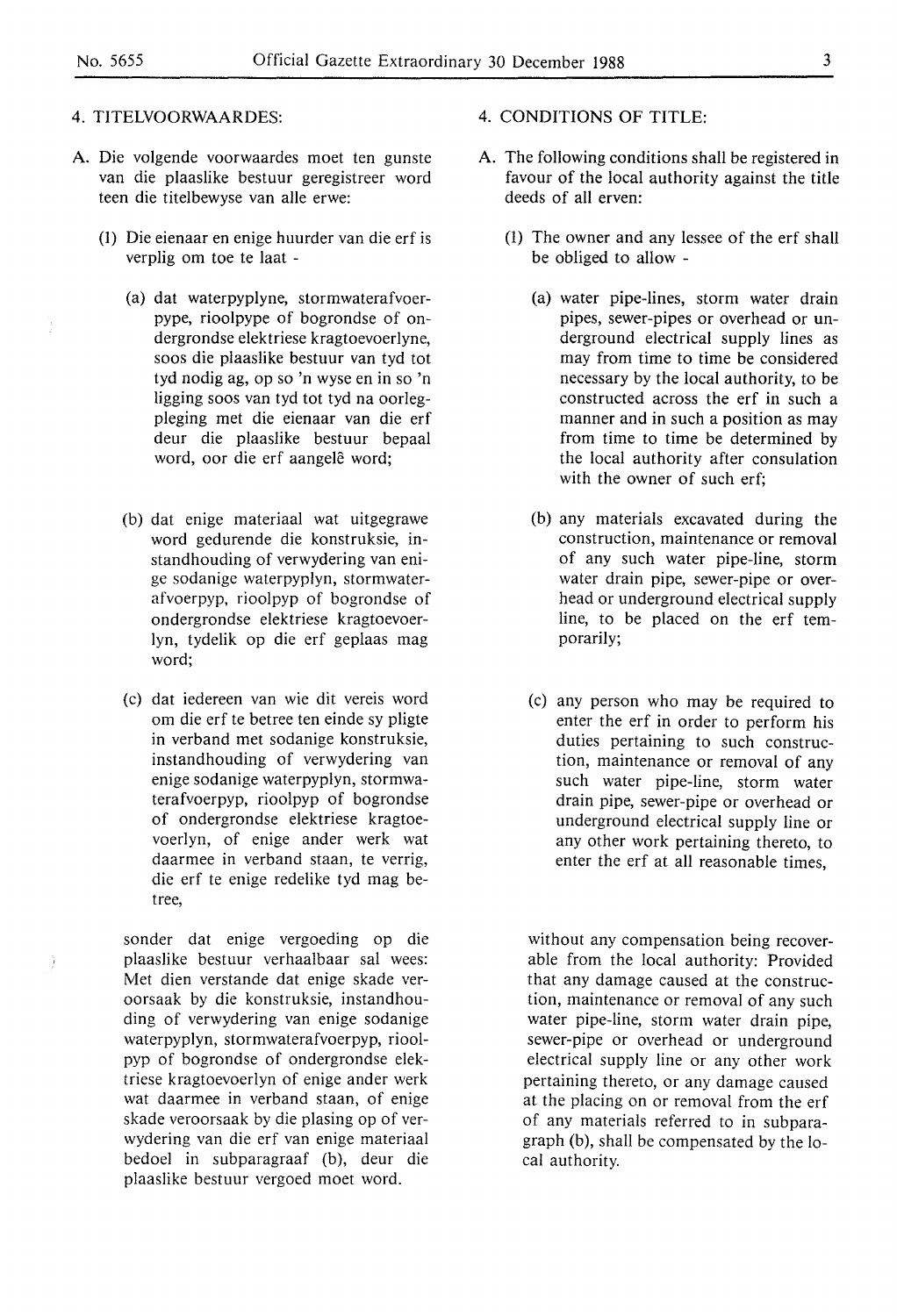- (2) Die eienaar van die erf moet op eie koste 'n keermuur of keermure wat deur die plaaslike bestuur goedgekeur is, oprig om te verhinder dat 'n deel van die erf in enige straat wat aan die erf grens, val, of andersom, na gelang van die geval: Met dien verstande dat waar die eienaar van die erf reeds so 'n keermuur of keermure wat deur die plaaslike bestuur goedgekeur is, opgerig het en enige straat of strate wat aan die erf grens daarna gemaak of herbou word op so 'n vlak dat dit tot gevolg het dat 'n nuwe keermuur of keermure opgerig moet word of dat 'n bestaande keermuur of keermure verander moet word om te verhinder dat 'n deel van die erf in die straat val, of andersom, na gelang van die geval, sodanige oprigting of verandering op koste van die plaaslike bestuur gedoen moet word.
- (3) Op die erf mag nie na water geboor of gegrawe word nie.
- (4) Geen melkery, stal, koeistal, abattoir, varkhok, bakkery, worsfabriek of enige hinderlike bedryf hoegenaamd mag op die erf aangebring of bestuur word nie.

Vir die doeleindes van hierdie paragraaf beteken "hinderlike bedryf' enigeen van die besighede, bedrywe, werke of inrigtings genoem in regulasie l(a) van die regulasies afgekondig by Goewermentskennisgewing 141 van 10 November 1926, SOOS gewysig.

- (5) Buiten met die skriftelike toestemming van die plaaslike bestuur mag geen stene, teëls, erdepype, of enige ander artikels van soortgelyke aard vir enige ander doel as die oprigting van 'n gebou op die erf, op die erf gemaak word nie.
- (6) Geen beeste, skape, varke, bokke, bobbejane, ape of roof- of trekdiere mag op die erf aangehou word nie.
- (7) Daar mag geen hindernis of verlegging van enige natuurlike stormwatergeleiding oor die erf wees sonder skriftelike goedkeuring van die plaaslike bestuur nie.
- (2) The owner of the erf shall at his own expense erect a retaining wall or walls approved by the local authority, to prevent any portion of the erf adjoining any street from falling into the street or *vice versa,* as the case may be: Provided that where the owner of the erf has already erected a retaining wall or walls approved by the local authority and any street or streets adjoining the erf are thereafter constructed or reconstructed on such level that as a consequence thereof a new retaining wall or walls have to be erected or that an existing retaining wall or walls have to be altered to prevent any portion of the erf from falling into the street or *vice versa,* as the case may be, such erection or alteration shall be made at the expense of the local authoirty.
- (3) It shall not be permissible to drill or excavate for water on the erf.
- (4) No dairy, stable, cowshed, abattoir, piggery, bakery, sausage factory or any offensive trade whatsoever shall be established or conducted on the erf.

For the purposes of this paragraph "offensive trade" shall means any of the businesses, trades, works or institutions mentioned in regulation l(a) of the regulations promulgated under Government Notice 141 dated 10 November 1926, as amended.

- (5) Except with the written permission of the local authority no bricks, tiles, earthenware pipes or any other articles of a like nature shall be made on the erf for any purpose other than the erection of a building on the erf.
- (6) No cattle, sheep, pigs, goats, baboons, monkeys, beasts of prey or draught animals shall be kept on the erf.
- (7) There shall be no obstruction or deviation of any natural course of storm water over the erf without the written approval of the local authority.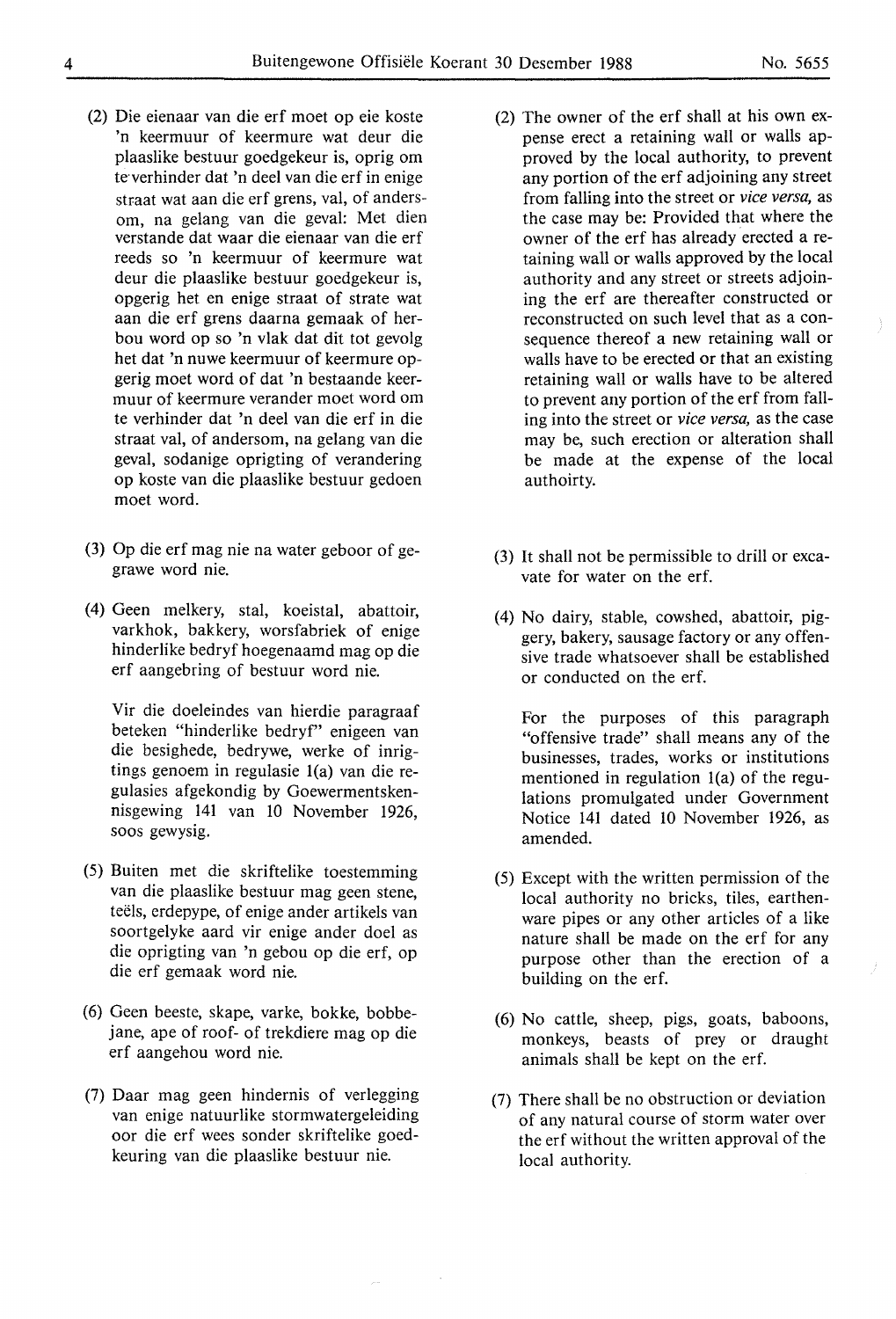(8) Geen geboue of strukture of enige deel daarvan (behalwe grensmure, omheinings, brandmure of spoorlyne), na gelang van die geval, mag binne 3 meter van enige straat- of agtergrens en binne 1,25 meter van enige sygrens van die erf opgerig word nie.

Vir die doeleindes van hierdie paragraaf beteken "straatgrens" enige grens gemeenskaplik met 'n straat; "sygrens" enige grens wat minstens een eindpunt op 'n straatgrens het en "agtergrens" enige ander grens as 'n sy- of straatgrens.

- B. Die volgende bykomende voorwaardes moet ten gunste van die plaaslike bestuur geregistreer word teen die titelbewyse van die volgende erwe:
	- (1) Erwe 53 en 64:

Die erf mag slegs vir die volgende doeleindes gebruik word:

- (a) 'n Kerk, waarvan die bouwaarde van die hoof gebou, met inbegrip van die buitegeboue, minstens Rl5 000,00 moet wees; en
- (b) 'n Pastorie.
- (2) Erwe I tot 52, 55 tot 63 en 66 tot 97:
	- (a) Die erf mag slegs vir woondoeleindes gebruik word.
	- (b) Slegs een gebou, ontwerp en bestem vir bewoning deur slegs een gesin, met die nodige buitegeboue, mag op die erf opgerig word.
	- (c) Die bouwaarde van die hoofgebou, buitegeboue uitgesluit, moet minstens R4 000,00 wees.

(8) No buildings or structures or any portion thereof (except boundary walls, fences, fire walls or railway lines) as the case may be, shall be erected within 3 metres of any street boundary or rear boundary or within 1,25 metres of any lateral boundary of the erf.

For purposes of this paragraph "street boundary" shall mean any boundary common to a street; "lateral boundary" shall mean any boundary with at least one end on a street boundary and "rear boundary" shall mean any boundary other than a lateral or street boundary.

- B. The following additional conditions shall be registered in favour of the local authority against the title deeds of the following erven:
	- (1) Erven 53 and 64:

The erf shall be used for the following purposes only:

- (a) A church, of which the building value of the main building, including the outbuildings, shall be at least R15 000,00; and
- (b) A parsonage.
- (2) Erven 1 to 52, 55 to 63 and 66 to 97:
	- (a) The erf shall be used for residential purposes only.
	- (b) Only one building, designed and destined for occupation by only one family, including the necessary outbuildings, shall be erected on the erf.
	- (c) The building value of the main building, excluding the outbuildings, shall be at least R4 00O;Q0.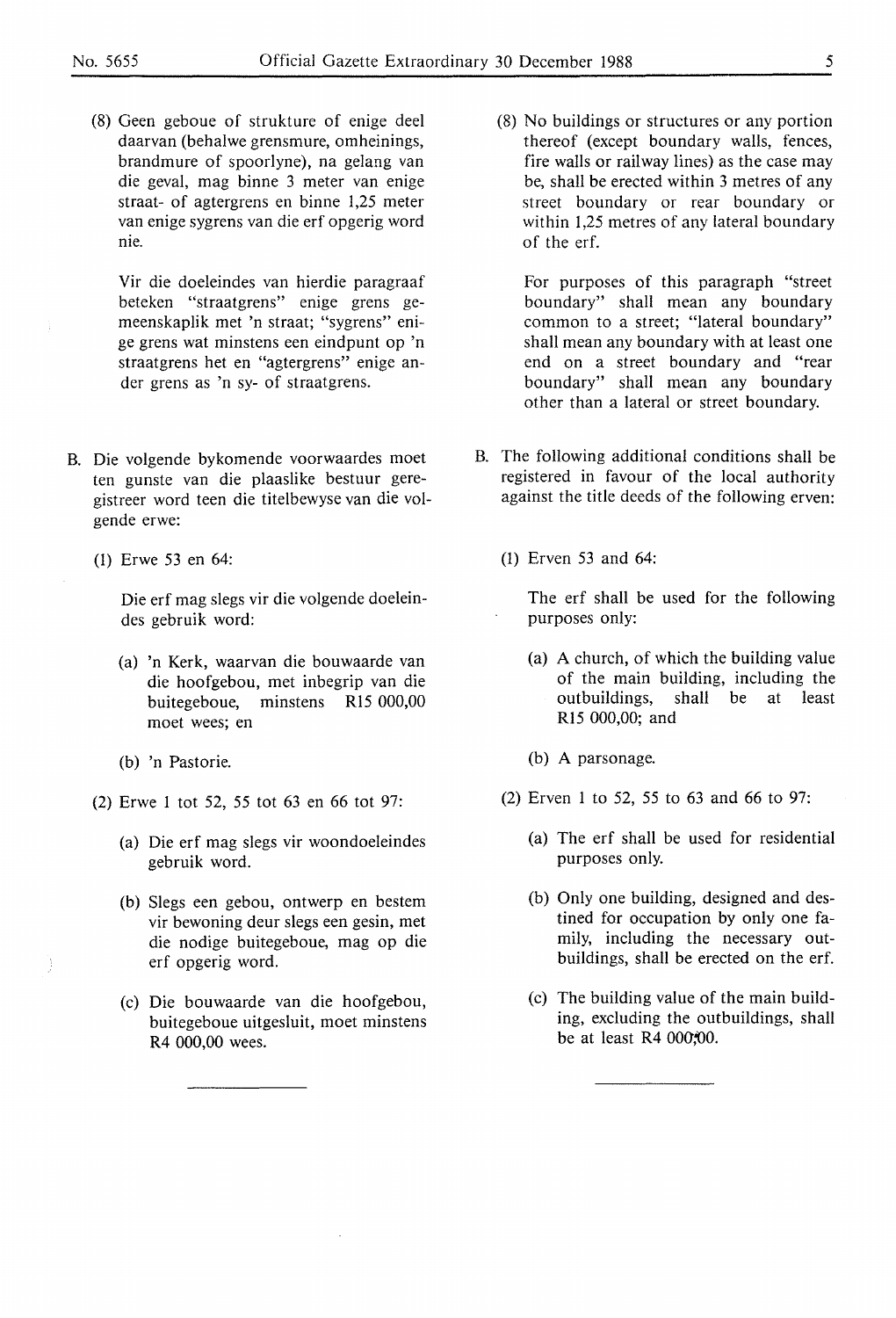No. AG. 32 1988

# VERKLARING VAN ONDUNDU YOVITEN-DA TOT GOEDGEKEURDE DORP

Kragtens artikel 13 van die Ordonnansie op Dorpe en Grondverdeling 1963 (Ordonnansie 11 van 1963) verklaar ek hierby die gebied voorgestel op Algemene Plan D.68 (A. 326/87) tot goedgekeurde dorp.

Die voorwaardes ingevolge waarvan die aansoek om verlof tot stigting van die betrokke dorp toegestaan is, word ingevolge genoemde artikel 13 in die Bylae hieronder uiteengesit.

L. **PIENAAR** 

Administrateur-generaal Windhoek, 14 Desember 1988

#### BYLAE

#### 1. NAAM VAN DORP:

Die dorp heet Ondundu Yovitenda.

# 2. SAMESTELLING VAN DORP

Die dorp bestaan uit 90 erwe genommer 1 tot 90, en strate soos aangedui op Algemene Plan D. 68(A.326/87).

#### 3. GERESERVEERDE ERWE:

Die volgende erwe word soos volg gereserveer -

- (a) Vir die Goewerment van die Gebied: Erf 3 vir onderwysdoeleindes.
- (b) Vir doeleindes van die plaaslike bestuur: Erf 4.

# 4. TITELVOORWAARDES:

- A. Die volgende voorwaardes moet ten gunste van die plaaslike bestuur geregistreer word teen die titelbewyse van alle erwe buiten die genoem in item 3:
	- (1) Op die erf mag nie na water geboor of gegrawe word nie.

No. AG. 32 1988

DECLARATION OF ONDUNDU YOVITEN-DA TO BE AN APPROVED TOWNSHIP

Under section 13 of the Townships and Division of Land Ordinance, 1963 (Ordinance 11 of 1963), I hereby declare the area represented by General Plan D.68 (A.326/87) to be an approved township.

The conditions subject to which the application for permission to establish the township concerned has been granted, are set forth in the Schedule below in terms of the said section 13.

L. **PIENAAR** 

Administrator-General Windhoek, 14. December 1988

#### SCHEDULE

# 1. NAME OF TOWNSHIP:

The township shall be called Ondundu Yovitenda.

2. COMPOSITION OF TOWNSHIP:

The township comprises 90 erven numbered 1 to 90 and streets as indicated on General Plan D. 68 (A.326/87).

# 3. RESERVED ERVEN:

The following erven are reserved as follows-

- (a) For the Government of the Territory: Erf 3 for educational purposes.
- (b) For purposes of the local authority: Erf 4.

# 4. CONDITIONS OF TITLE:

- A. The following conditions shall be registered in favour of the local authority against the title deeds of all erven except those referred to in item 3:
	- (1) It shall not be permissible to drill or excavate for water on the erf.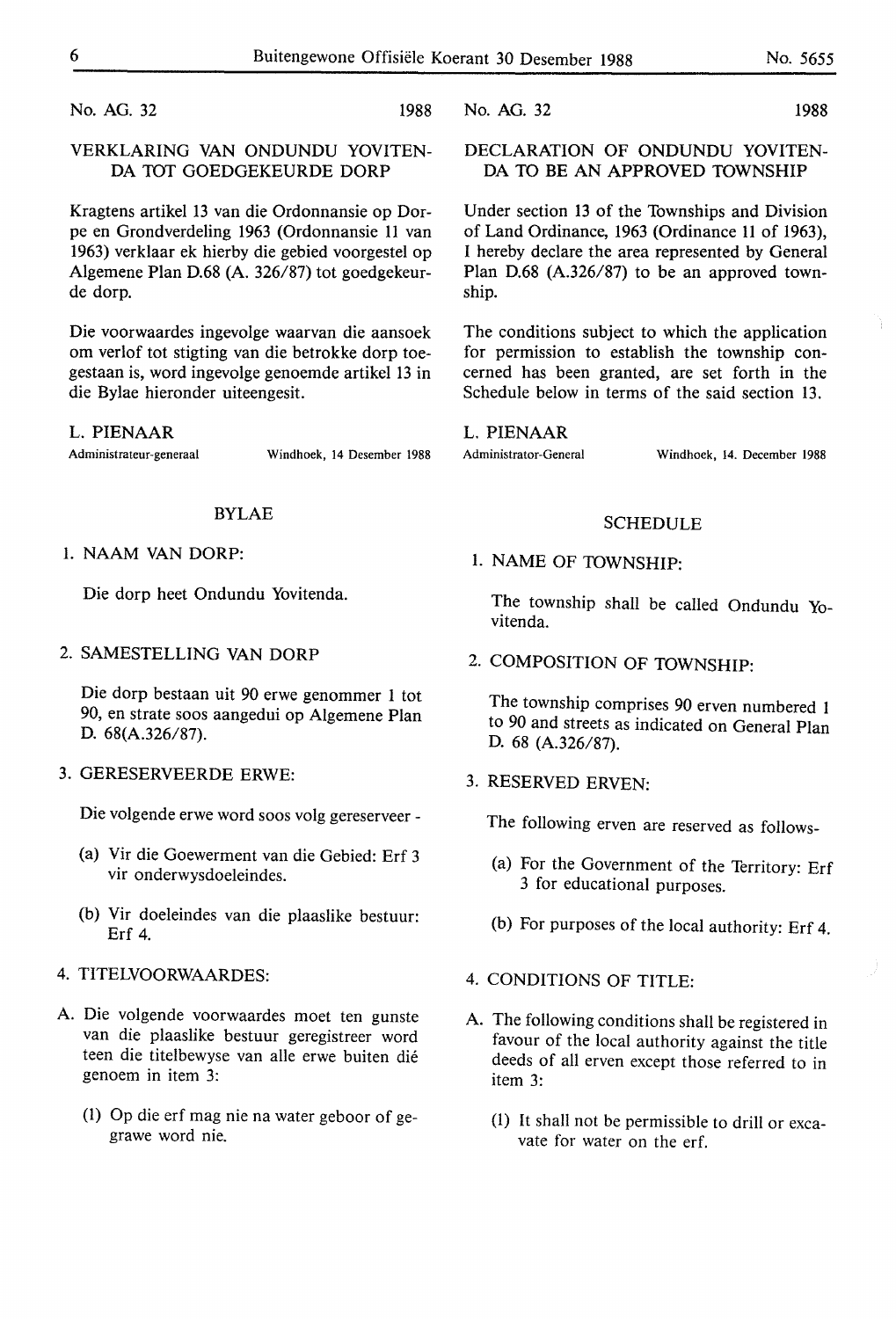(2) Geen melkery, stal, koeistal, abattoir, varkhok, bakkery, worsfabriek of enige hinder like bedryf hoegenaamd mag op die erf aangebring of bestuur word nie.

Vir die doeleindes van hierdie paragraaf beteken "hinderlike bedryf' enigeen van die besighede, bedrywe, werke of inrigtings genoem in regulasie l(a) van die regulasies af gekondig by Goewermentskennisgewing 141 van 10 November 1926, soos gewysig.

- (3) Buiten met die skriftelike toestemming van die plaaslike bestuur mag geen stene, teels, erdepype, of enige ander artikels van soortgelyke aard vir enige ander doel as die oprigting van 'n gebou op die erf, op die erf gemaak word nie.
- (4) Geen beeste, skape, varke, bokke, bobbejane, ape of roof- of trekdiere mag op die erf aangehou word nie.
- (5) Daar mag geen hindernis of verlegging van enige natuurlike stormwatergeleiding oor die erf wees sonder skriftelike goedkeuring van die plaaslike bestuur nie.
- (6) Geen geboue of strukture of enige deel daarvan (behalwe grensmure, omheinings, brandmure of spoorlyne), mag binne 5 meter van enige straatgrens of sy- of binne 3 meter van enige sy- of agtergrens van die erf opgerig word nie.

**Vir die** doeleindes van **hierdie** paragraaf beteken "straatgrens" enige grens gemeenskaplik met 'n straat; "sygrens" enige grens wat minstens een eindpunt op 'n straatgrens het en "agtergrens" enige ander grens as 'n sy- of straatgrens.

- B. Die volgende bykomende voorwaardes moet ten gunste van die plaaslike bestuur geregistreer word teen die titelbewyse van die volgende erwe:
	- (1) Erwe 1 en 2:

Die erf mag slegs gebruik word vir 'n kerk of 'n kerksaal of beide 'n kerk en 'n kerk(2) No dairy, stable, cowshed, abattoir, piggery, bakery, sausage factory or any offensive trade whatsoever shall be established or conducted on the erf.

For the purposes of this paragraph "offensive trade" shall means any of the businesses, trades, works or institutions mentioned in regulation l(a) of the regulations promulgated under Government Notice 141 dated 10 November 1926, as amended.

- (3) Except with the written permission of the local authority no bricks, tiles, earthenware pipes or any other articles of a like nature shall be made on the erf for any purpose whatsoever other than the erection of a building on the erf.
- (4) No cattle, sheep, pigs, goats, baboons, monkeys, beasts of prey or draught animals shall be kept on the erf.
- (5) There shall be no obstruction or deviation of any natural course of storm water over the erf without the approval of the local authority.
- (6) No buildings or structures or any portion thereof (except boundary walls, fences, fire walls or railway lines), shall be erected within 5 metres of any street boundary within 3 metres of any lateral or rear boundary of the erf.

For purposes of this paragraph "street boundary" shall mean any boundary common to a street; "lateral boundary" shall mean any boundary having at least one end on a street boundary, and "rear boundary" shall mean any boundary other than a lateral or street boundary.

- B. The following additional conditions shall be registered in favour of the local authority against the title deeds of the following erven:
	- (1) Erven I and 2:

The erf may be used only for a church or church hall or both a church and a church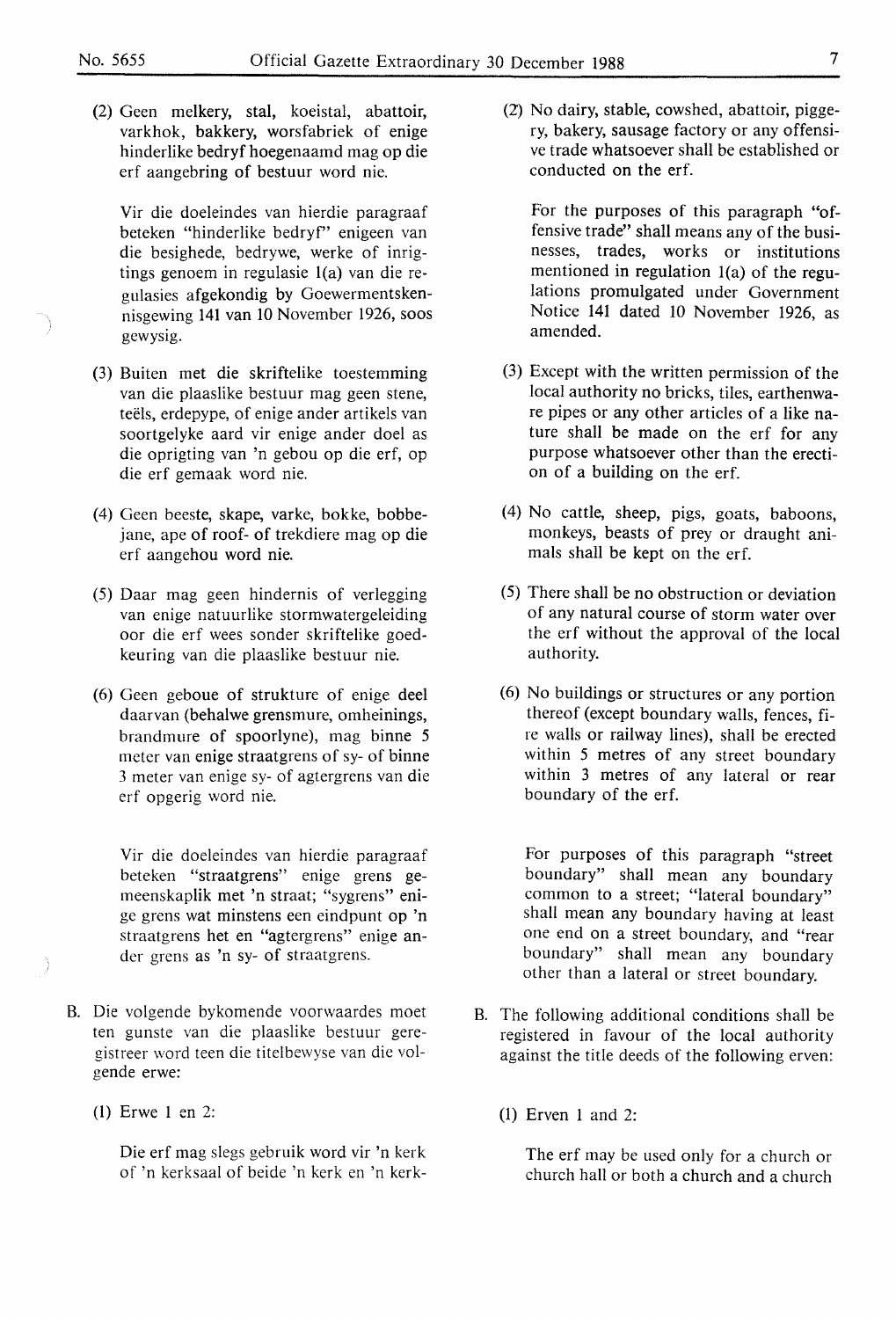saal met nodige buitegeboue: Met dien verstande dat geen woonkwartier van watter aard ookal voorsien mag word nie.

- (2) Erwe 5 tot 90:
	- (a) Die erf mag slegs vir woondoeleindes gebruik word.
	- (b) Slegs een woonhuis, ontwerp en bestem vir bewoning deur slegs een gesin, met die nodige buitegeboue, mag op die erf opgerig word.
	- (c) Slegs een *bona fide* huisbediende wat dienste werklik en uitsluitlik op die erf lewer, mag toegelaat word om op die erf of enige gedeelte daarvan te woon of dit op enige ander wyse te okkupeer.

hall with the necessary outbuildings. Provided that no living quarters of any nature whatsoever may be provided.

- (2) Erven 5 to 90:
- (a) The erf may be used for residential puposes only.
- (b) Only one building, designed and destined for occupation by only one family, with the necessary outbuildings, may be erected on the erf.
- (c) Only one *bona fide* domestic servant who actually and exclusivley performs services on the erf, may be permitted to reside on the erf or any portion thereof or to occupy it in any other manner.

No. AG. 33

1988

#### SWAKOPMUND: UITBREIDING VAN GRENSE

Kragtens artikel 29(1) van die Ordonnansie op Dorpe en Grondverdeling 1963 (Ordonnansie 11 van 1963) brei ek hierby die grense van die Dorp Swakopmund uit om Gedeelte 45 van Gedeelte 5 van Swakopmund Dorp en Dorpsgronde 41, gelee in die Registrasie-afdeling G, in te sluit.

Bogenoemde eiendom staan nou bekend as erf 633, Swakopmund.

### L. **PIENAAR**

Administrateur-generaal Windhoek, 14 Desernber 1988

### No. AG. 33 1988

# SWAKOPMUND: EXTENSION OF BOUNDA-RIES

Under section 29(1) of the Townships and Division of Land Ordinance, 1963 (Ordinance 11 of 1963), I hereby extend the boundaries of the Township of Swakopmund to include Portion 45 of Portion 5 of Swakopmund Town and Townlands 41, situated in the Registration Division G.

The above-mentioned property are now known as erf 633, Swakopmund.

#### L. **PIENAAR**

Administrator-General Windhoek, 14 December 1988